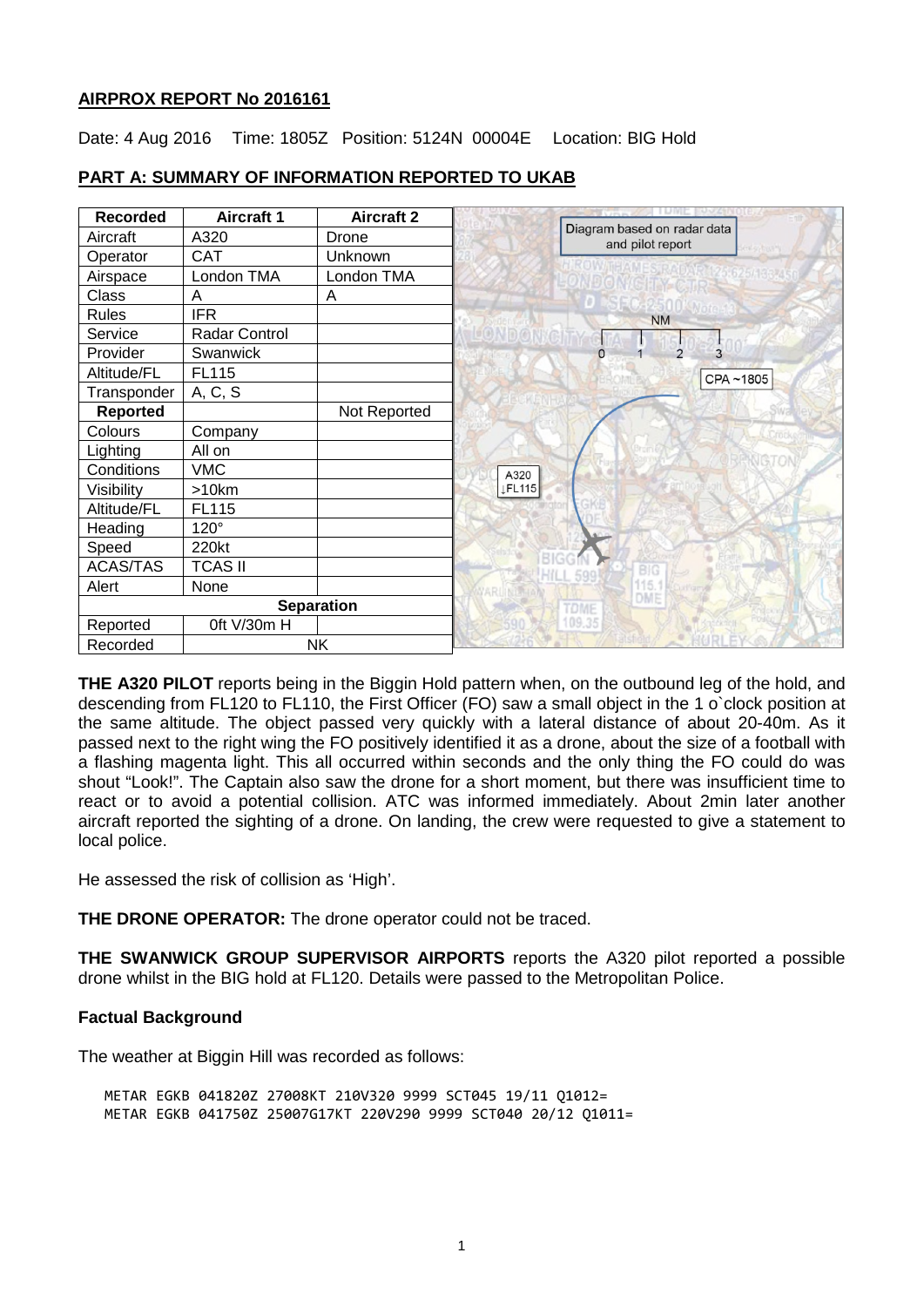## **Analysis and Investigation**

### **UKAB Secretariat**

There are no specific ANO regulations limiting the maximum height for the operation of drones that weigh 7kg or less other than if flown using FPV (with a maximum weight of 3.5kg) when 1000ft is the maximum height. Drones weighing between 7kg and 20kg are limited to 400ft unless in accordance with airspace requirements. Notwithstanding, there remains a requirement to maintain direct, unaided visual contact with the aircraft sufficient to monitor its flight path in relation to other aircraft, persons, vehicles, vessels and structures for the purpose of avoiding collisions. CAP 722 gives guidance that, within the UK, visual line of sight (VLOS) operations are normally accepted to mean a maximum distance of 500m [1640ft] horizontally and 400ft [122m] vertically from the Remote Pilot.

Neither are there any specific ANO regulations limiting the operation of drones in controlled airspace if they weigh 7kg or less other than if flown using FPV (with a maximum weight of 3.5kg) when they must not be flown in Class A, C, D or E, or in an ATZ during notified hours, without ATC permission. Drones weighing between 7kg and 20kg must not be flown in Class A, C, D or E, or in an ATZ during notified hours, without ATC permission. CAP722 gives guidance that operators of drones of any weight must avoid and give way to manned aircraft at all times in controlled Airspace or ATZ. CAP722 gives further guidance that, in practical terms, drones of any mass could present a particular hazard when operating near an aerodrome or other landing site due to the presence of manned aircraft taking off and landing. Therefore, it strongly recommends that contact with the relevant ATS unit is made prior to conducting such a flight.

Notwithstanding the above, all drone operators are also required to observe ANO 2016 Article 94(2) which requires that the person in charge of a small unmanned aircraft may only fly the aircraft if reasonably satisfied that the flight can safely be made, and the ANO 2016 Article 241 requirement not to recklessly or negligently cause or permit an aircraft to endanger any person or property. Allowing that the term 'endanger' might be open to interpretation, drones of any size that are operated in close proximity to airfield approach, pattern of traffic or departure lanes, or above 1000ft agl (i.e. beyond VLOS (visual line of sight) and FPV (first-person-view) heights), can be considered to have endangered any aircraft that come into proximity. In such circumstances, or if other specific regulations have not been complied with as appropriate above, the drone operator will be judged to have caused the Airprox by having flown their drone into conflict with the aircraft.

A CAA web site<sup>[1](#page-1-0)</sup> provides information and guidance associated with the operation of Unmanned Aircraft Systems (UASs) and Unmanned Aerial Vehicles (UAVs) and CAP722 (UAS Operations in UK Airspace) provides comprehensive guidance.

Additionally, the CAA has published Drone Aware<sup>[2](#page-1-1)</sup> which states the responsibilities for flying unmanned aircraft. This includes:

'You are responsible for avoiding collisions with other people or objects - including aircraft. Do not fly your unmanned aircraft in any way that could endanger people or property. It is illegal to fly your unmanned aircraft over a congested area (streets, towns and cities). …, stay well clear of airports and airfields'.

#### **Summary**

An Airprox was reported when an Airbus A320 and a drone flew into proximity at 1805 on Thursday 4th August 2016. The A320 pilot was operating under IFR in VMC in receipt of a Radar Control Service from Swanwick. The drone operator could not be traced.

l

<span id="page-1-0"></span><sup>1</sup> www.caa.co.uk/uas

<span id="page-1-1"></span><sup>2</sup> CAP 1202